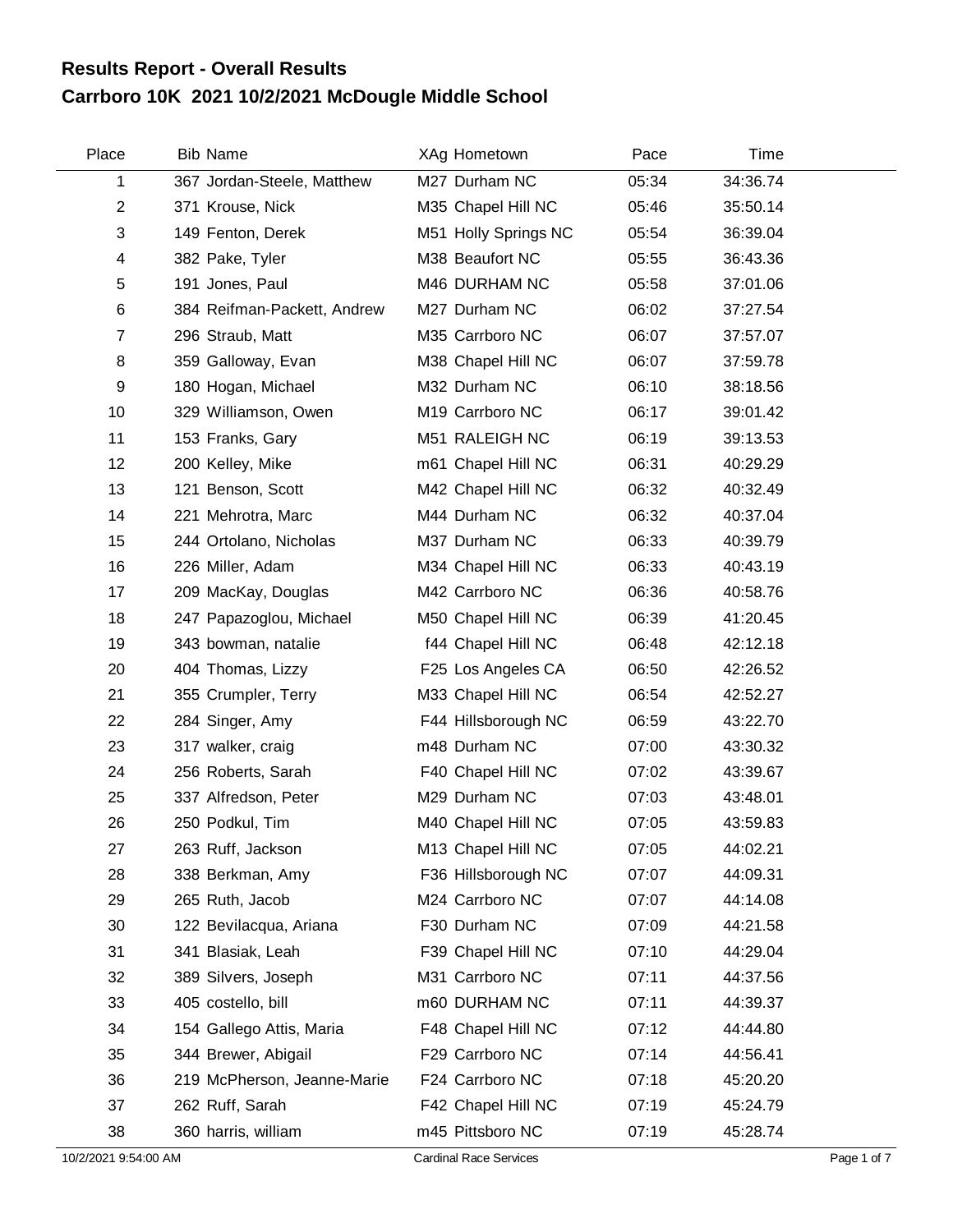| Place | <b>Bib Name</b>            | XAg Hometown       | Pace  | Time     |  |
|-------|----------------------------|--------------------|-------|----------|--|
| 39    | 184 Huang, Ryan            | M14 Chapel Hill NC | 07:20 | 45:29.35 |  |
| 40    | 190 Johnson-Broache, Britt | F39 Durham NC      | 07:20 | 45:31.33 |  |
| 41    | 259 Rogers, Nora           | F44 Carrboro NC    | 07:22 | 45:43.67 |  |
| 42    | 410 Colindres, Romulo      | M50 Chapel Hill NC | 07:29 | 46:29.76 |  |
| 43    | 269 Salemy, Tim            | M50 Carrboro NC    | 07:29 | 46:30.19 |  |
| 44    | 383 Peterson, Beast        | M61 DURHAM NC      | 07:29 | 46:31.03 |  |
| 45    | 223 Mersereau, Adam        | M47 Chapel Hill NC | 07:30 | 46:37.34 |  |
| 46    | 330 Wiltberger, Max        | M12 Carrboro NC    | 07:33 | 46:51.39 |  |
| 47    | 427 Brown, Corey           | M43 Carrboro NC    | 07:33 | 46:53.54 |  |
| 48    | 236 Munoz-Hermoso, Abel    | M46 Carrboro NC    | 07:34 | 47:00.94 |  |
| 49    | 324 Whittle, Daniel        | M58 Carrboro NC    | 07:35 | 47:02.84 |  |
| 50    | 115 BALATTI, ROBERTO       | M42 Durham NC      | 07:35 | 47:03.09 |  |
| 51    | 321 Welton-Arndt, Anna     | F23 Carrboro NC    | 07:36 | 47:12.17 |  |
| 52    | 310 Trout, Susan           | F47 Durham NC      | 07:36 | 47:13.62 |  |
| 53    | 133 Chang, Naomi           | F29 Carrboro NC    | 07:38 | 47:27.05 |  |
| 54    | 342 Bowen, Mimi            | F27 Chapel Hill NC | 07:39 | 47:30.65 |  |
| 55    | 215 McCarthy, Corrine      | F46 Chapel Hill NC | 07:40 | 47:33.51 |  |
| 56    | 155 Garcia-Fogarty, Ron    | M47 Chapel Hill NC | 07:43 | 47:55.94 |  |
| 57    | 282 Sibley, Adams          | M33 Chapel Hill NC | 07:45 | 48:08.74 |  |
| 58    | 353 Cook, Jonathon         | M46 Chapel Hill NC | 07:47 | 48:21.13 |  |
| 59    | 213 Martinson, Christina   | F42 Durham NC      | 07:48 | 48:27.05 |  |
| 60    | 283 Siebenga, Kirsten      | F24 Chapel Hill NC | 07:48 | 48:28.23 |  |
| 61    | 418 Starr, Scott           | M45 Chapel Hill NC | 07:50 | 48:39.19 |  |
| 62    | 333 Worsnip, Alex          | M34 Carrboro NC    | 07:50 | 48:40.94 |  |
| 63    | 422 Carmouche, Kristen     | F47 Chapel Hill NC | 07:53 | 48:57.38 |  |
| 64    | 292 Soher, Patrick         | M13 Chapel Hill NC | 07:54 | 49:04.70 |  |
| 65    | 406 Roberts, Will          | M44 Chapel Hill NC | 07:54 | 49:05.43 |  |
| 66    | 326 wilkinson, michael     | m61 Mebane NC      | 07:55 | 49:07.98 |  |
| 67    | 376 Metz, Kevin            | M41 Chapel Hill NC | 07:55 | 49:11.01 |  |
| 68    | 286 Smith, Bruce           | M58 Mebane NC      | 07:55 | 49:12.01 |  |
| 69    | 145 Evans, Elizabeth       | F41 Chapel Hill NC | 07:57 | 49:19.55 |  |
| 70    | 395 storrow, lee           | m32 Chapel Hill NC | 07:57 | 49:24.01 |  |
| 71    | 204 Langdon, Dina          | F54 Apex NC        | 07:58 | 49:26.46 |  |
| 72    | 246 Palko, David           | M34 Raleigh NC     | 08:00 | 49:43.56 |  |
| 73    | 166 Hall, Michael          | M58 Durham NC      | 08:01 | 49:45.30 |  |
| 74    | 425 Cavanaugh, Sean        | M35 Chapel Hill NC | 08:02 | 49:53.00 |  |
| 75    | 148 Fanning, Alan          | M57 Carrboro NC    | 08:02 | 49:55.52 |  |
| 76    | 272 Saylor, Bonner         | F37 Chapel Hill NC | 08:03 | 49:56.39 |  |
| 77    | 358 fitzgerald, david      | M48 Chapel Hill NC | 08:03 | 49:57.27 |  |
| 78    | 301 Sullivan, Kathleen     | F47 Chapel Hill NC | 08:09 | 50:36.94 |  |
| 79    | 349 Chesser, William       | M58 Durham NC      | 08:10 | 50:42.84 |  |
|       |                            |                    |       |          |  |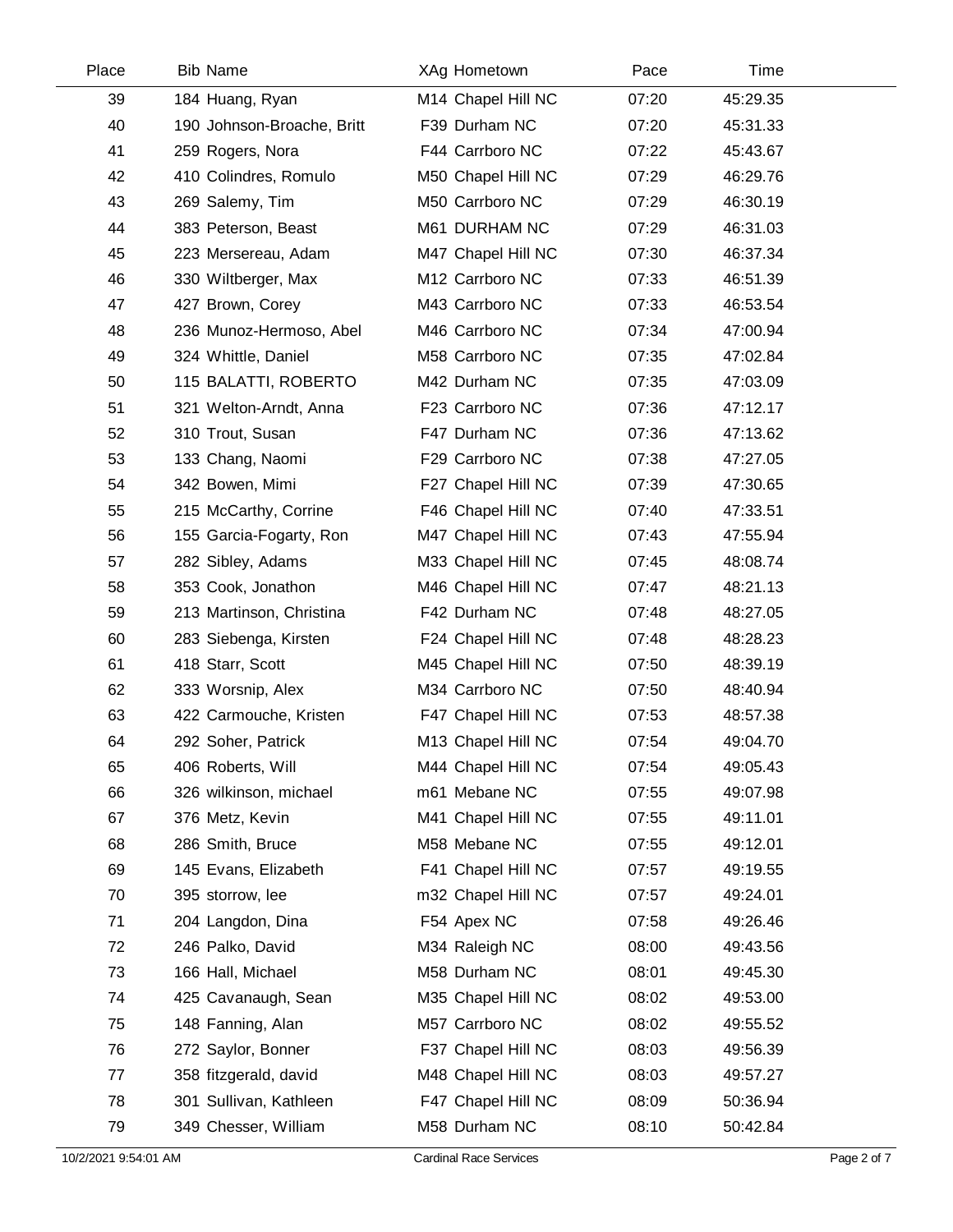| <b>Bib Name</b>        | XAg Hometown        | Pace  | Time     |  |
|------------------------|---------------------|-------|----------|--|
| 304 thompson, douglas  | M54 Savannah GA     | 08:10 | 50:42.98 |  |
| 266 Sabet, Joshua      | M40 Chapel Hill NC  | 08:11 | 50:47.38 |  |
| 385 Rice, Gary         | M61 Mebane NC       | 08:11 | 50:48.77 |  |
| 365 Huppert, David     | M43 Carrboro NC     | 08:11 | 50:49.13 |  |
| 370 Kohout, Rose       | F15 Carrboro NC     | 08:12 | 50:55.71 |  |
| 417 Stolka, Kristen    | F41 Carrboro NC     | 08:13 | 50:59.92 |  |
| 175 Herrick, Jeffrey   | M48 Carrboro NC     | 08:13 | 51:02.98 |  |
| 276 Seils, Damon       | M48 Carrboro NC     | 08:13 | 51:03.76 |  |
| 277 Settlemires, Ivy   | F36 Chapel Hill NC  | 08:14 | 51:09.25 |  |
| 139 Crockett, Jason    | M45 DURHAM NC       | 08:16 | 51:21.09 |  |
| 401 zirkle, chandler   | M28 Chapel Hill NC  | 08:16 | 51:21.30 |  |
| 270 Salisbury, Kathryn | F49 Durham NC       | 08:17 | 51:26.42 |  |
| 123 Biggerstaff, Lori  | F49 Chapel Hill NC  | 08:18 | 51:33.47 |  |
| 373 Matera, Kathy      | F58 Chapel Hill NC  | 08:19 | 51:40.00 |  |
| 264 Ruff, JW           | M45 Chapel Hill NC  | 08:20 | 51:42.43 |  |
| 107 Amsbary, Jessica   | F42 Chapel Hill NC  | 08:20 | 51:42.80 |  |
| 318 Walker, Rebecca    | F52 Chapel Hill NC  | 08:20 | 51:46.56 |  |
| 253 Rees, John         | M62 Chapel Hill NC  | 08:21 | 51:48.84 |  |
| 120 Baucom, Martin     | M53 Chapel Hill NC  | 08:21 | 51:52.34 |  |
| 336 Aldrich, Katie     | F41 Durham NC       | 08:22 | 51:59.53 |  |
| 316 Von Hagen, Donald  | M55 Hillsborough NC | 08:24 | 52:10.27 |  |
| 234 Morton, Myron      | M44 Chapel Hill NC  | 08:25 | 52:18.76 |  |
| 288 SMITH, SUSAN       | F63 DURHAM NC       | 08:27 | 52:27.57 |  |
| 104 Alexander, Emily   | F24 Chapel Hill NC  | 08:27 | 52:28.04 |  |
| 165 Hadler, Wayne      | M67 Carrboro NC     | 08:28 | 52:32.09 |  |
| 100 Adams, Mike        | M64 Chapel Hill NC  | 08:28 | 52:35.15 |  |
| 375 Merron, Jeff       | M59 Chapel Hill NC  | 08:28 | 52:37.01 |  |
| 303 Thomas, Sonia      | F55 Chapel Hill NC  | 08:29 | 52:42.22 |  |
| 218 McLane, Patrick    | M30 Raleigh NC      | 08:30 | 52:48.61 |  |
| 415 Kenyon, Anne       | F50 Efland NC       | 08:30 | 52:49.63 |  |
| 240 Northen, John      | M71 Chapel Hill NC  | 08:32 | 52:58.83 |  |
| 126 Brett, Chase       | M36 Chapel Hill NC  | 08:32 | 53:02.26 |  |
| 243 Ofstehage, Andrew  | M37 Carrboro NC     | 08:34 | 53:09.99 |  |
| 314 Vance, David       | M29 DURHAM NC       | 08:34 | 53:12.02 |  |
| 347 Burr, Matt         | M41 Carrboro NC     | 08:35 | 53:21.07 |  |
| 257 Roberts, Jason     | M45 Chapel Hill NC  | 08:36 | 53:26.58 |  |
| 146 Evon, Donna        | F51 Carrboro NC     | 08:37 | 53:30.87 |  |
| 220 Mehrotra, Mony     | F49 Chapel Hill NC  | 08:37 | 53:32.07 |  |
| 156 Gardner, Joanne    | F66 Chapel Hill NC  | 08:38 | 53:37.63 |  |
| 195 Kasten, Tracy      | F49 Chapel Hill NC  | 08:38 | 53:39.51 |  |
| 141 Eckert, Wayne      | M70 Chapel Hill NC  | 08:39 | 53:45.03 |  |
|                        |                     |       |          |  |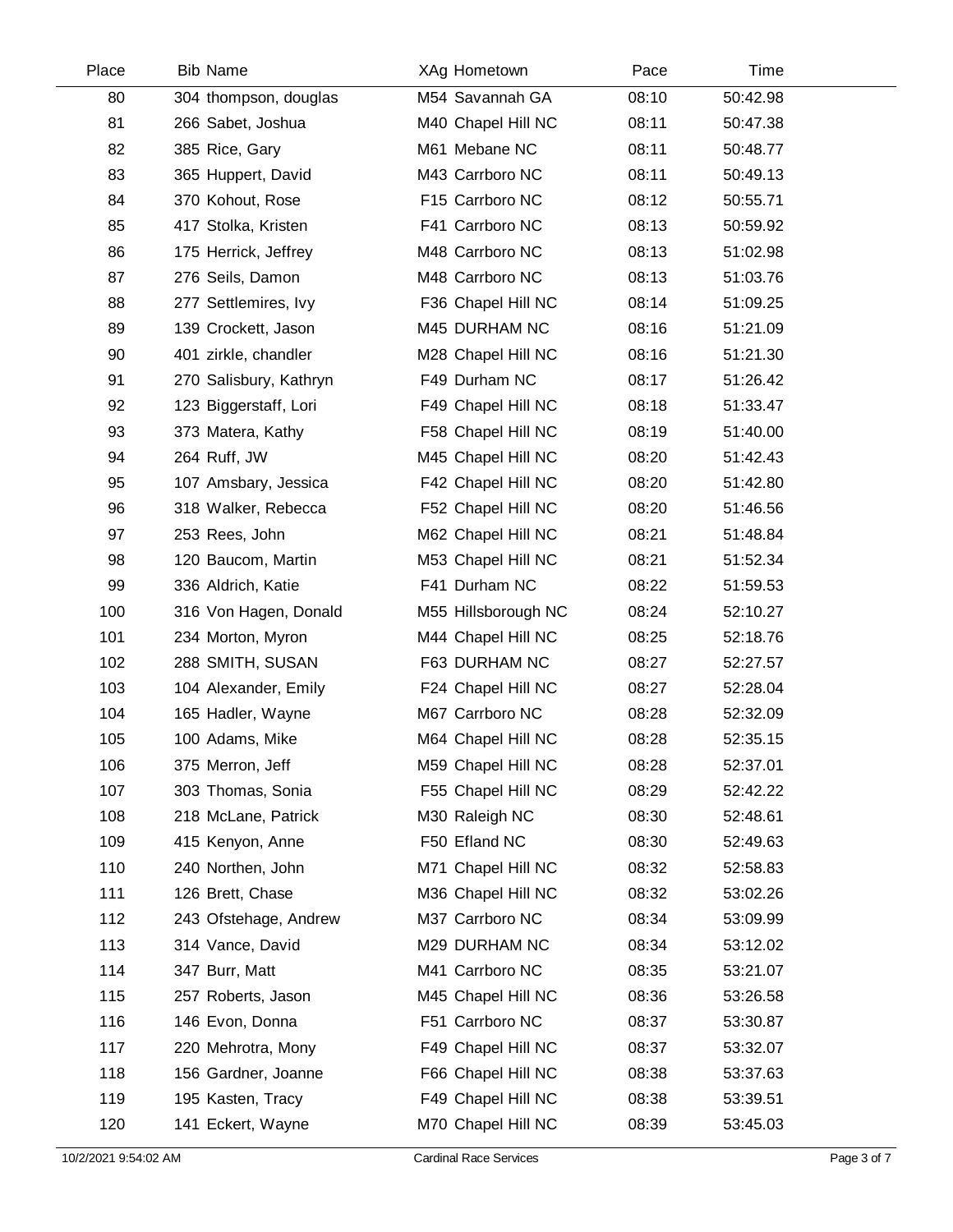| Place | <b>Bib Name</b>              | XAg Hometown          | Pace  | Time     |
|-------|------------------------------|-----------------------|-------|----------|
| 121   | 290 Snipes, Andy             | M36 Carrboro NC       | 08:41 | 53:56.62 |
| 122   | 409 nagy.ashley@gmail.com, A | F38 Chapel Hill NC    | 08:42 | 53:59.14 |
| 123   | 203 Kurup, Vinod             | M50 Chapel Hill NC    | 08:43 | 54:08.56 |
| 124   | 402 Dulskiy, Ana             | F27 Jeffersonville IN | 08:47 | 54:33.56 |
| 125   | 403 Miralda, Abner           | M27 Boulder CO        | 08:47 | 54:34.11 |
| 126   | 334 Yassky, Evan             | M55 Chapel Hill NC    | 08:49 | 54:42.23 |
| 127   | 227 Min, Sherene             | F49 Chapel Hill NC    | 08:53 | 55:09.85 |
| 128   | 144 Elliott, Joanneke        | F58 Chapel Hill NC    | 08:53 | 55:10.97 |
| 129   | 419 Anderson, Joey           | M65 Zebulon NC        | 08:54 | 55:16.44 |
| 130   | 381 Olmedo, Jose             | M51 Carrboro NC       | 08:54 | 55:17.50 |
| 131   | 357 Dickson, Maggie          | F42 Carrboro NC       | 08:54 | 55:18.32 |
| 132   | 291 Sobhani, Nadim           | M36 Carrboro NC       | 08:54 | 55:18.99 |
| 133   | 189 Jeck, Abigail            | F36 Chapel Hill NC    | 08:55 | 55:20.20 |
| 134   | 279 Sheldon, Winthrop        | M38 Chapel Hill NC    | 08:55 | 55:20.54 |
| 135   | 339 Berrien, Kate            | F52 Hillsborough NC   | 08:56 | 55:27.10 |
| 136   | 302 Sutton, Sarah            | F26 Chapel Hill NC    | 08:57 | 55:33.12 |
| 137   | 388 Shakib, Christopher      | M53 Jacksonville FL   | 08:57 | 55:36.48 |
| 138   | 235 Mullis, Randy            | M61 Carrboro NC       | 08:57 | 55:37.72 |
| 139   | 248 Perry, Zachary           | M25                   | 08:58 | 55:40.86 |
| 140   | 214 McAllister, Paul         | M33 Durham NC         | 08:58 | 55:40.98 |
| 141   | 281 Shubert, Tiffany         | F51 Chapel Hill NC    | 08:59 | 55:44.21 |
| 142   | 158 Goldsmith, Malcolm       | M39 Carrboro NC       | 09:03 | 56:13.42 |
| 143   | 378 Mills, Karin             | F55 Carrboro NC       | 09:04 | 56:20.35 |
| 144   | 206 Lazorko, Catherine       | F57 Carrboro NC       | 09:07 | 56:34.88 |
| 145   | 173 Hefferan, Thomas         | M40 Zionsville IN     | 09:09 | 56:47.05 |
| 146   | 348 Chesser, Susan           | F58 Durham NC         | 09:10 | 56:52.61 |
| 147   | 136 Conca, Tresa             | F52 Durham NC         | 09:11 | 56:58.64 |
| 148   | 397 Sutherland, Alex         | M35 Raleigh NC        | 09:12 | 57:08.71 |
| 149   | 308 Tomaszewski, Brianne     | F31 Chapel Hill NC    | 09:13 | 57:13.33 |
| 150   | 293 Soto, Linda Carolina     | F53 Carrboro NC       | 09:14 | 57:18.38 |
| 151   | 356 Diaz Rocha, Ana Maria    | F34 Durham NC         | 09:14 | 57:18.48 |
| 152   | 131 Carter Taub, Mary        | F51 Chapel Hill NC    | 09:16 | 57:33.23 |
| 153   | 328 Williams, Christianna    | F57 Chapel Hill NC    | 09:20 | 57:54.86 |
| 154   | 268 Saker, Korinn            | F63 Hillsborough NC   | 09:21 | 58:04.72 |
| 155   | 413 Atkins, Eliza            | F10 Chapel Hill NC    | 09:22 | 58:10.30 |
| 156   | 412 Atkins, Tim              | M48 Chapel Hill NC    | 09:22 | 58:10.34 |
| 157   | 217 McHale, Kimberly         | F36 Durham NC         | 09:23 | 58:18.89 |
| 158   | 208 MacDougall, Bonnie       | F49 Carrboro NC       | 09:24 | 58:21.94 |
| 159   | 169 Harvey, Grant            | M50 Durham NC         | 09:25 | 58:28.31 |
| 160   | 398 Walsh, Catherine         | F44 Chapel Hill NC    | 09:26 | 58:37.16 |
| 161   | 252 Ratner, Shana            | F42 Carrboro NC       | 09:29 | 58:55.07 |
|       |                              |                       |       |          |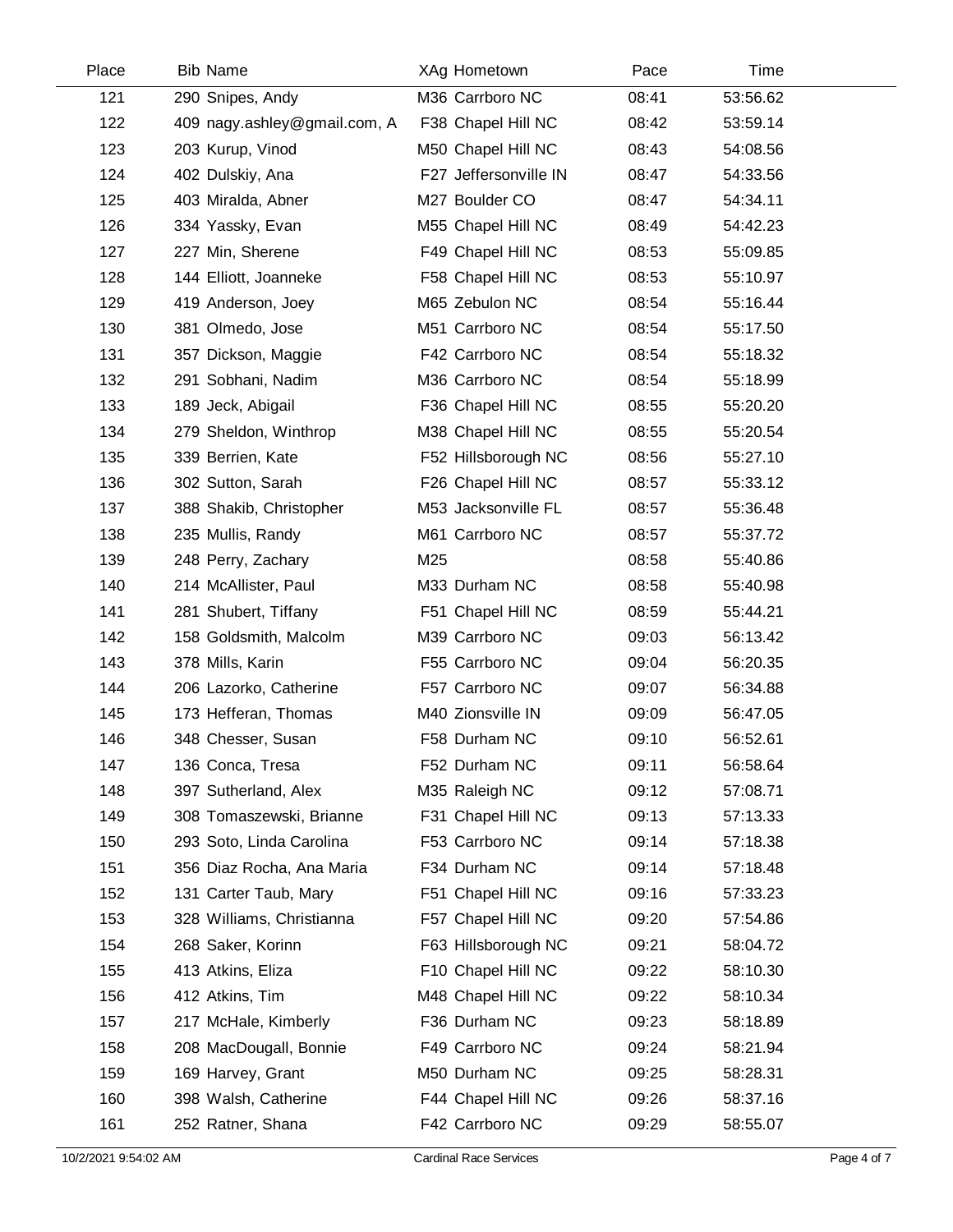| Place | <b>Bib Name</b>           | XAg Hometown        | Pace  | Time        |  |
|-------|---------------------------|---------------------|-------|-------------|--|
| 162   | 157 Gerber, Ann           | F56 Chapel Hill NC  | 09:31 | 59:06.21    |  |
| 163   | 396 Straub, Magdalena     | F31 Durham NC       | 09:32 | 59:13.24    |  |
| 164   | 196 Kasten, Michael       | M49 Chapel Hill NC  | 09:33 | 59:17.22    |  |
| 165   | 362 Hede, Karyn           | F57 Chapel Hill NC  | 09:33 | 59:21.41    |  |
| 166   | 346 Bryson, Don           | M61 Durham NC       | 09:38 | 59:47.87    |  |
| 167   | 280 Sherburne, Mark       | M53 Chapel Hill NC  | 09:38 | 59:52.46    |  |
| 168   | 105 Alfredson, Glen       | M58 Durham NC       | 09:41 | 01:00:06.63 |  |
| 169   | 176 Hesse, Marcus         | M35 Chapel Hill NC  | 09:42 | 01:00:15.34 |  |
| 170   | 354 Craig, Amy            | F47 Durham NC       | 09:44 | 01:00:23.85 |  |
| 171   | 211 Margolin, Nancy       | F68 Chapel Hill NC  | 09:44 | 01:00:29.08 |  |
| 172   | 130 Carroll, Sarah        | F43 Carrboro NC     | 09:45 | 01:00:35.63 |  |
| 173   | 267 Sacks, Lauren         | F43 Carrboro NC     | 09:45 | 01:00:35.67 |  |
| 174   | 363 Hicken, Joseph        | M37 Carrboro NC     | 09:46 | 01:00:36.51 |  |
| 175   | 118 Barnes, Eileen        | F39 Chapel Hill NC  | 09:48 | 01:00:48.65 |  |
| 176   | 351 Colvin, Christopher   | M38 Carrboro NC     | 09:49 | 01:00:56.95 |  |
| 177   | 387 Ross, Rachael         | F37 Carrboro NC     | 09:49 | 01:00:56.99 |  |
| 178   | 294 Sterling, Sarah       | F32 Carrboro NC     | 09:50 | 01:01:03.70 |  |
| 179   | 287 Smith, Katrina        | F56 Mebane NC       | 09:50 | 01:01:05.32 |  |
| 180   | 298 Strick, Rebecca       | F43 Chapel Hill NC  | 09:53 | 01:01:22.59 |  |
| 181   | 151 Foltz, Elisa          | F46 Durham NC       | 09:54 | 01:01:26.34 |  |
| 182   | 313 Van Wert, Sally       | F63 Chapel Hill NC  | 09:55 | 01:01:31.96 |  |
| 183   | 285 Singley, Catherine    | F61 Chapel Hill NC  | 09:55 | 01:01:32.35 |  |
| 184   | 408 Crncic, Joe           | M8 Carrboro NC      | 09:56 | 01:01:38.36 |  |
| 185   | 392 Spagnardi, Colleen    | F40 DURHAM NC       | 09:59 | 01:01:58.31 |  |
| 186   | 407 Hammel, Kacey         | F43 Carrboro NC     | 10:08 | 01:02:52.96 |  |
| 187   | 350 Clark, Kevin          | M47 Chapel Hill NC  | 10:08 | 01:02:54.88 |  |
| 188   | 102 Alexander, Karen      | F56 Chapel Hill NC  | 10:10 | 01:03:10.56 |  |
| 189   | 327 Williams, Greg        | M50 Chapel Hill NC  | 10:10 | 01:03:11.19 |  |
| 190   | 103 Alexander, John       | M55 Chapel Hill NC  | 10:11 | 01:03:15.58 |  |
| 191   | 319 Warren, Bobby         | M28 Durham NC       | 10:13 | 01:03:27.59 |  |
| 192   | 187 hulbert, mark         | M65 Hillsborough NC | 10:14 | 01:03:35.35 |  |
| 193   | 386 Rogers, Kim           | F50 Carrboro NC     | 10:16 | 01:03:45.74 |  |
| 194   | 109 Andrews, Bill         | M58 Hillsborough NC | 10:16 | 01:03:48.14 |  |
| 195   | 258 Robinson, Caroline    | F31 Chapel Hill NC  | 10:23 | 01:04:26.87 |  |
| 196   | 340 Bickers Bock, Lindsey | F40 Durham NC       | 10:25 | 01:04:38.50 |  |
| 197   | 309 Trexler, Noah         | M20 Savannah GA     | 10:25 | 01:04:41.20 |  |
| 198   | 305 Thompson, Allison     | F49 Morganton NC    | 10:25 | 01:04:41.41 |  |
| 199   | 134 Clark, Kelly          | F65 Chapel Hill NC  | 10:26 | 01:04:45.89 |  |
| 200   | 181 holder, kaye          | f72 Raleigh NC      | 10:29 | 01:05:08.25 |  |
| 201   | 377 Miller, Clinton       | M44 Chapel Hill NC  | 10:31 | 01:05:21.26 |  |
| 202   | 113 Baddeley, Cory        | M35 Durham NC       | 10:32 | 01:05:26.24 |  |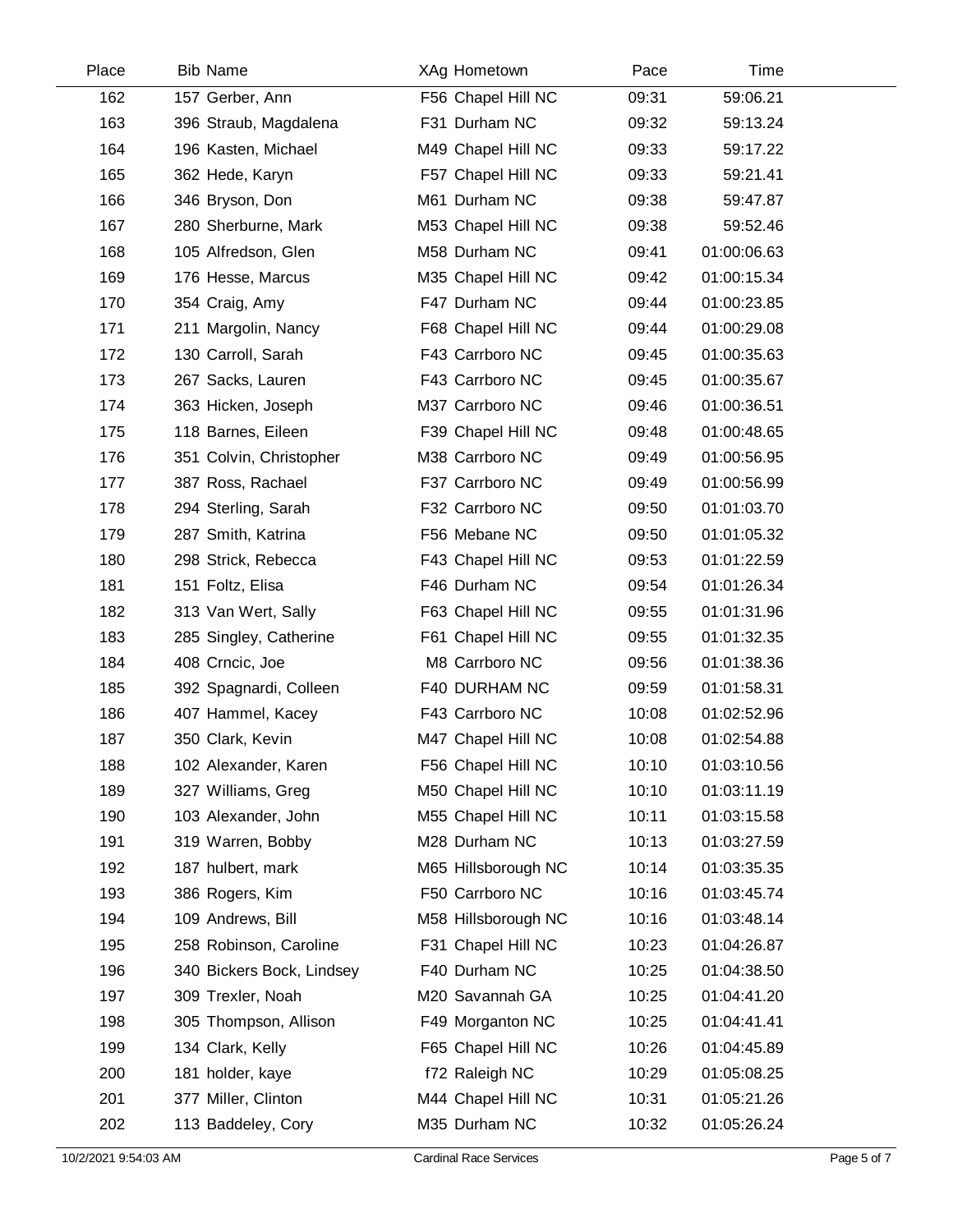| Place | <b>Bib Name</b>           | XAg Hometown        | Pace  | Time        |  |
|-------|---------------------------|---------------------|-------|-------------|--|
| 203   | 322 Wheatley, Emilie      | F26 Chapel Hill NC  | 10:33 | 01:05:33.87 |  |
| 204   | 295 Storan, Dylan         | M26 Chapel Hill NC  | 10:34 | 01:05:34.09 |  |
| 205   | 212 Martin, Amanda        | F37 Carrboro NC     | 10:34 | 01:05:35.15 |  |
| 206   | 228 Mir, Ellen            | F45 Chapel Hill NC  | 10:34 | 01:05:37.49 |  |
| 207   | 411 Colindres, Emily      | F35 Chapel Hill NC  | 10:36 | 01:05:49.91 |  |
| 208   | 332 Wollish, Amy          | F37 Cary NC         | 10:37 | 01:05:54.43 |  |
| 209   | 249 Petrin, Kerri         | F40 Chapel Hill NC  | 10:37 | 01:05:55.66 |  |
| 210   | 194 Karpinos, Ralph       | M71 Chapel Hill NC  | 10:39 | 01:06:07.93 |  |
| 211   | 110 apollo shaw, lucia    | F53 Chapel Hill NC  | 10:40 | 01:06:15.82 |  |
| 212   | 421 Retsch-Bogart, George | M69 Chapel Hill NC  | 10:42 | 01:06:26.44 |  |
| 213   | 391 Smith, Richard        | M68 Chapel Hill NC  | 10:44 | 01:06:37.85 |  |
| 214   | 300 Sullivan, Matthew     | M54 Chapel Hill NC  | 10:46 | 01:06:52.12 |  |
| 215   | 297 Strauch, Christina    | F36 Chapel Hill NC  | 10:46 | 01:06:52.29 |  |
| 216   | 163 Gusmano, Sarah        | F35 Durham NC       | 10:51 | 01:07:24.71 |  |
| 217   | 254 Reeves, Amy           | F48 Chapel Hill NC  | 10:52 | 01:07:26.88 |  |
| 218   | 255 Reeves, Kramer        | M54 Chapel Hill NC  | 10:52 | 01:07:28.11 |  |
| 219   | 112 Artin, Keith          | M51 Durham NC       | 10:52 | 01:07:30.76 |  |
| 220   | 230 Moon, Mona            | F55 Raleigh NC      | 10:54 | 01:07:39.58 |  |
| 221   | 261 Rosen, Maureen        | F64 Chapel Hill NC  | 10:59 | 01:08:14.80 |  |
| 222   | 231 Moon, Mike            | M57 Raleigh NC      | 11:01 | 01:08:24.08 |  |
| 223   | 101 Adelson, Jill         | F42 DURHAM NC       | 11:03 | 01:08:40.08 |  |
| 224   | 251 Ramos, Stephanie      | F46 Chapel Hill NC  | 11:08 | 01:09:08.95 |  |
| 225   | 229 Mishalanie, Meghan    | F35 DURHAM NC       | 11:09 | 01:09:16.12 |  |
| 226   | 225 Michel, Karin         | F46 Hillsborough NC | 11:12 | 01:09:33.94 |  |
| 227   | 164 Hackney, Loretta      | F52 Chapel Hill NC  | 11:13 | 01:09:40.12 |  |
| 228   | 117 Barnes, Glenn         | M44 GRAHAM NC       | 11:15 | 01:09:50.33 |  |
| 229   | 186 Hudson, Tara          | F43 GRAHAM NC       | 11:15 | 01:09:50.61 |  |
| 230   | 116 Barger, Traci         | F52 Hillsborough NC | 11:20 | 01:10:23.86 |  |
| 231   | 124 Blankenship, Tatyana  | F49 Durham NC       | 11:32 | 01:11:40.04 |  |
| 232   | 372 Lindblad, Lauren      | F48 Durham NC       | 11:34 | 01:11:49.75 |  |
| 233   | 183 Hoynes, Olivia        | F22 Carrboro NC     | 11:51 | 01:13:33.39 |  |
| 234   | 127 Bucurel, Heather      | F37 Carrboro NC     | 11:52 | 01:13:44.60 |  |
| 235   | 275 Schmitz, William      | M49 Chapel Hill NC  | 11:55 | 01:13:57.84 |  |
| 236   | 426 Cotter, Rachel        | F43 Chapel Hill NC  | 11:55 | 01:13:58.22 |  |
| 237   | 106 Amagan, Laurie        | F48 Durham NC       | 11:56 | 01:14:06.81 |  |
| 238   | 380 Newhall, Katherine    | F38 Carrboro NC     | 11:56 | 01:14:06.85 |  |
| 239   | 320 Watterson, Carolyn    | F54 Pittsboro NC    | 11:56 | 01:14:07.42 |  |
| 240   | 160 Gorsage, Justin       | M40 Durham NC       | 11:58 | 01:14:19.04 |  |
| 241   | 161 Gosselin, Tracy       | F50 Carrboro NC     | 12:03 | 01:14:50.79 |  |
| 242   | 379 Moos, Katja           | F53 Chapel Hill NC  | 12:06 | 01:15:05.37 |  |
| 243   | 238 Mwanza, Jenny         | F45 Carrboro NC     | 12:11 | 01:15:37.50 |  |